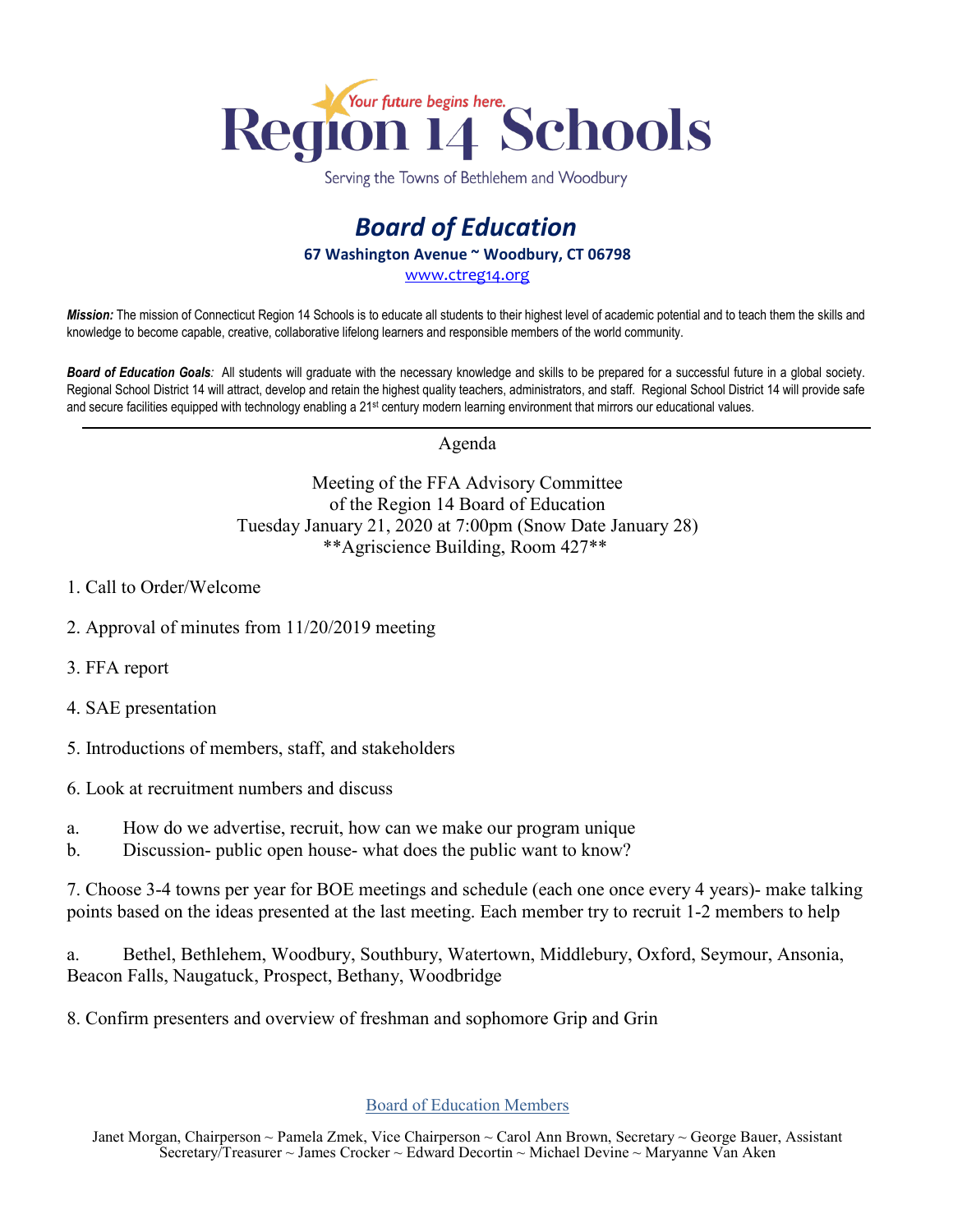- 9. Help with CDE's \*\*see list attached \*\*come to nationals with us!
- 10. Review SAE Master List
- 11. Other business properly coming before this committee
- 12. Public Comment
- 13. Adjourn

Board of Education Members